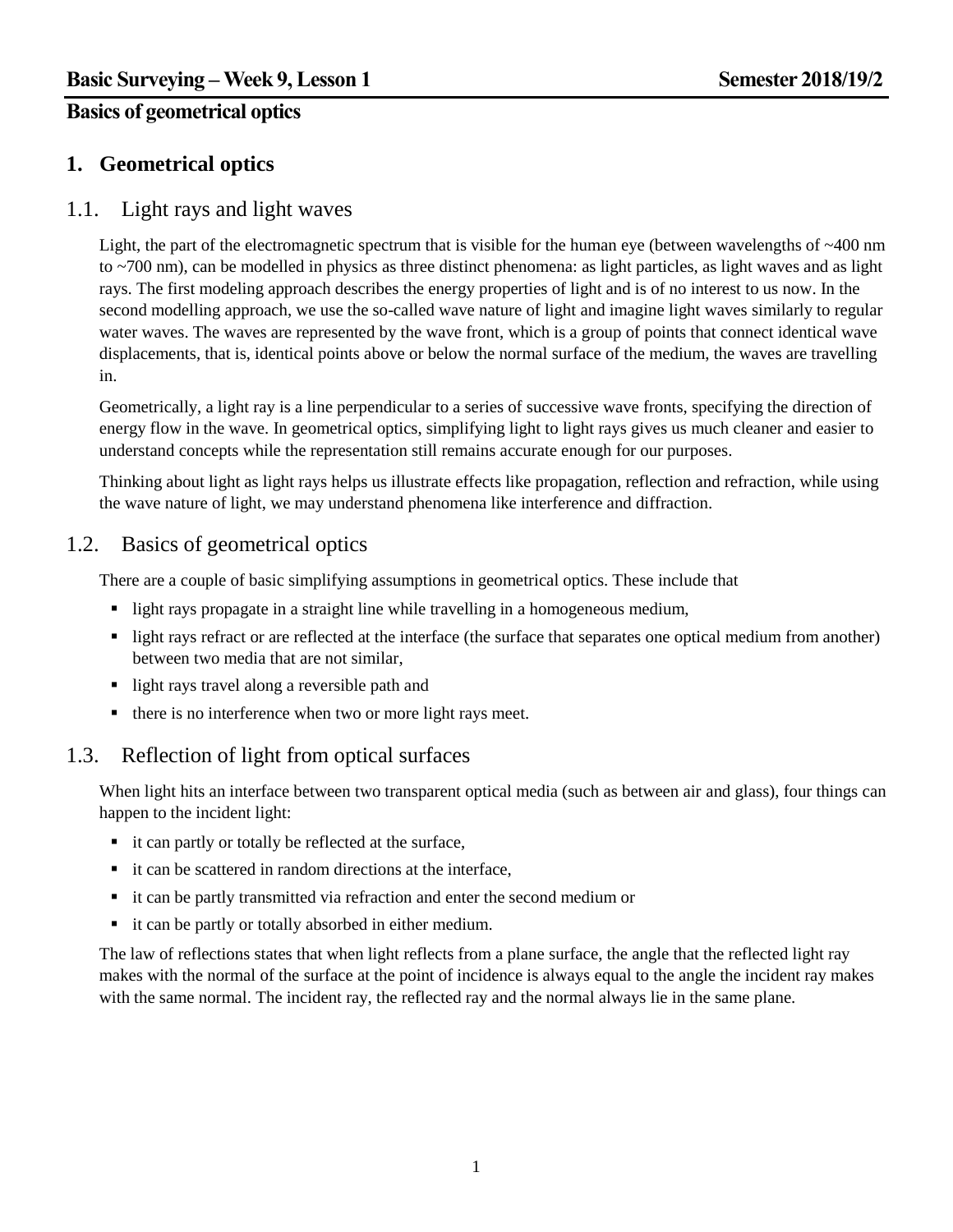

Figure 1. Law of reflection. Angles A and B are equal.

#### 1.4. Refraction of light on optical interfaces

When light is incident at an interface, it will usually be party reflected and partly transmitted. The bending of light rays at an interface between two media is called refraction. Each optical medium has an index of refraction which can be calculated by the formula

$$
n=\frac{c}{v}
$$

where c is the speed of light in vacuum,  $\nu$  is the speed of light in the medium and  $n$  is the index of refraction of the medium. From the formula, we can see that the refraction index is always greater than 1 (vacuum is the "medium" where light travels the fastest) and the higher its value, the slower light travels in that particular medium. The following two figures show two distinct cases, one for light passing from a medium of lower index to higher index and one that is the opposite case. In the first case (lower to higher) the ray bends toward the normal and in the second case, the ray bends away from the normal



Figure 2. Refraction of light while passing from a medium with lower refraction index to a higher one (left) and the opposite case (right).

Snell's law of refraction relates the sines of the angles of incidence and refraction to the indices of refraction of the two media. The law lets us calculate the direction of the refracted ray if we know the refractive indices of the two media and the direction of the incident ray:

$$
\frac{\sin(i)}{\sin(r)} = \frac{n_r}{n_i}
$$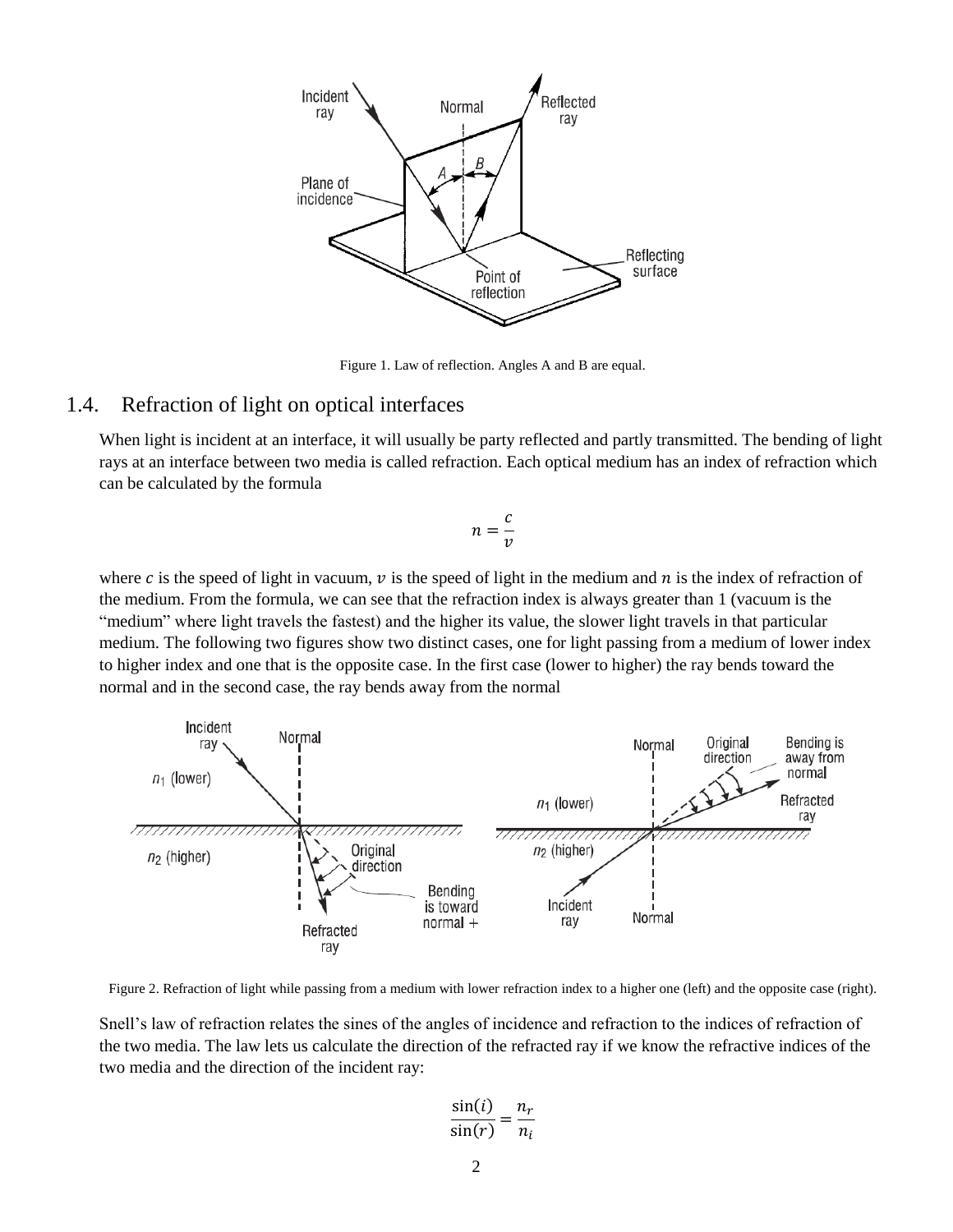Or, in the form it is usually given in practice:

$$
n_i \cdot \sin(i) = n_r \cdot \sin(r)
$$

where  $n_i$  and  $n_r$  are the refractive indices of the incident and the refracting media, *i* is the angle of incidence and r is the angle of refraction.



#### **Example 1:**

In a handheld optical instrument used under water, light is incident from the water onto the plane surface of glass at an angle of incidence of 45°. The index of refraction of water is 1.33 and 1.63 for the glass.

(a) What is the angle of reflection of light off the glass?

The law of reflection states that the angle of reflection is the same as the angle of incidence on a plane surface. Therefore, the angle of reflection is  $45^{\circ}$ .

(b) Does the refracted ray bend toward or away from the normal?

The light ray travels from a medium with refractive index 1.33 (water) to a medium with refractive index 1.63 (glass). In other words, from a faster medium to a slower one. In such a case, the ray always bends toward the normal.

(c) What is the angle of refraction in the glass?

We can use Snell's law to find the angle of refraction:

$$
\frac{\sin(i)}{\sin(r)} = \frac{n_r}{n_i} \to r = \arcsin\left(\frac{n_i}{n_r} \cdot \sin(i)\right) = \arcsin\left(\frac{1.33}{1.63} \cdot \sin(45^\circ)\right) \approx 35.24^\circ
$$

#### 1.5. Critical angle and total internal reflection

We may encounter some interesting results as light travels from a medium with a higher index of refraction to a medium with a lower one. Looking at the figure below, we see four rays of light originating from point O in the higher-index medium. Ray 1 is incident on the interface at 90°, which means that there is no bending. Ray 2 is incident at angle *i* and refracts at angle r. Ray 3 is incident at angle  $i_c$ , refracts at 90° away from the normal and therefore travels along the interface between the two media (in other words, the ray is trapped in the interface). Ray 4 is incident at an angle which is greater than  $i_c$  and is totally reflected back into the same medium from which it arrived at the interface. As ray 4 obeys the law of reflection, its angle of refraction is exactly the same as its angle of incidence.